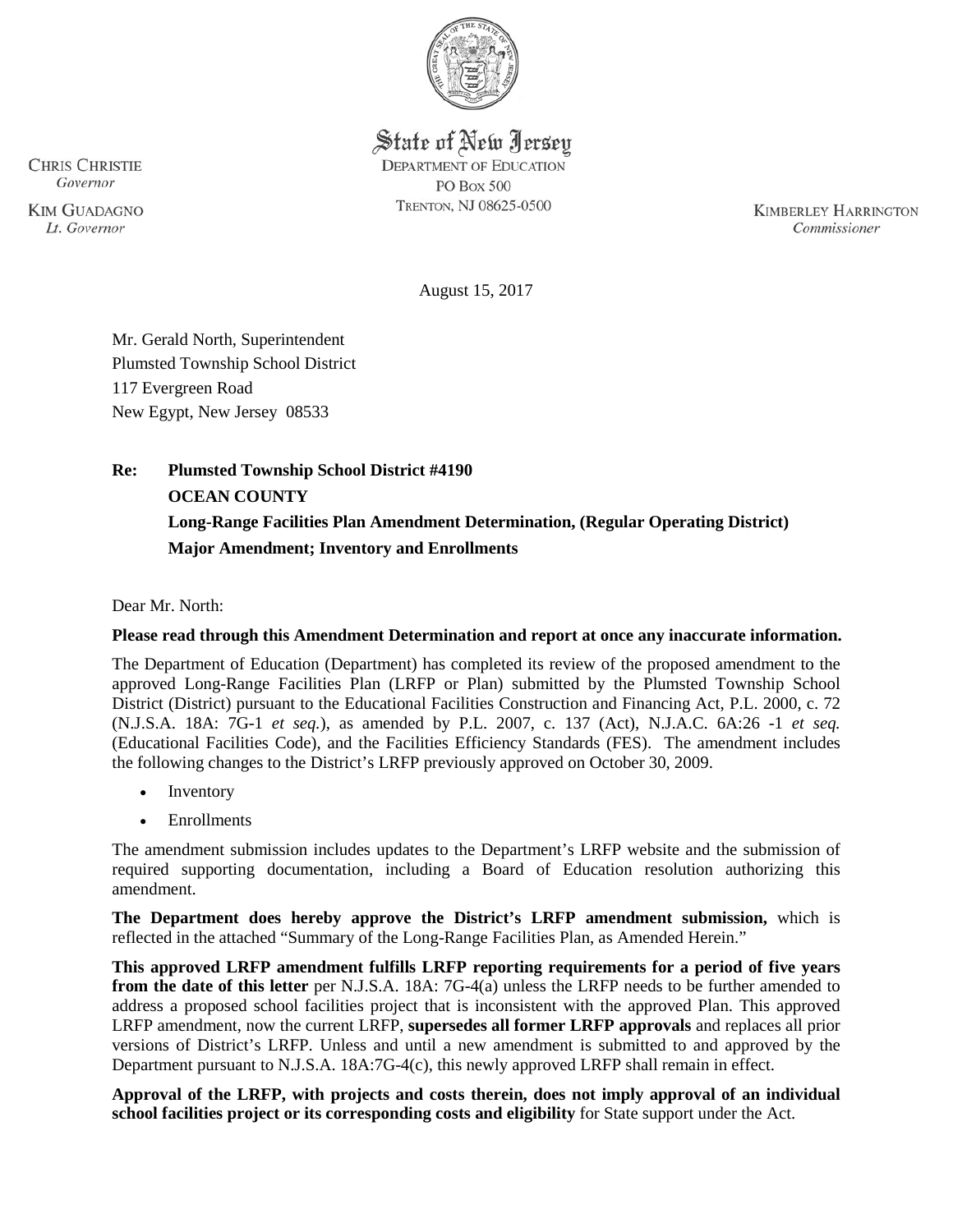### Similarly, **approval of the LRFP does not imply approval of portions of the Plan that are inconsistent with the Department's FES and/or proposed building demolition/replacement**.

Determination of preliminary eligible costs and final eligible costs are not part of this LRFP approval and will be made at the time of the approval of a particular school facilities project pursuant to N.J.S.A. 18A:7G-5. The District must submit a feasibility study as part of the school facilities project approval process, pursuant to N.J.S.A. 18A:7G-7b, to support proposed building demolition or replacement. The feasibility study should demonstrate that a building might pose a risk to the safety of the occupants after rehabilitation or that rehabilitation is not cost-effective.

Please contact your Education Facilities Program Specialist Cathy Bravo at the Department's Office of School Facilities (OSF) with any questions regarding this matter at (609) 943-5887 or by email to *cathy.bravo@doe.state.nj.us*.

Sincerely,

Bernard E. Liais J.

Bernard E. Piaia, Jr., Director Office of School Facilities *BEP:clb*

c: Judith DeStefano-Anen, Office of the Executive County Superintendent, Ocean County Sean Gately, District School Business Administrator Michael Millemann, Tokarski Millemenn Architects, LLC Cathy Bravo, Education Program Development Specialist, Office of School Facilities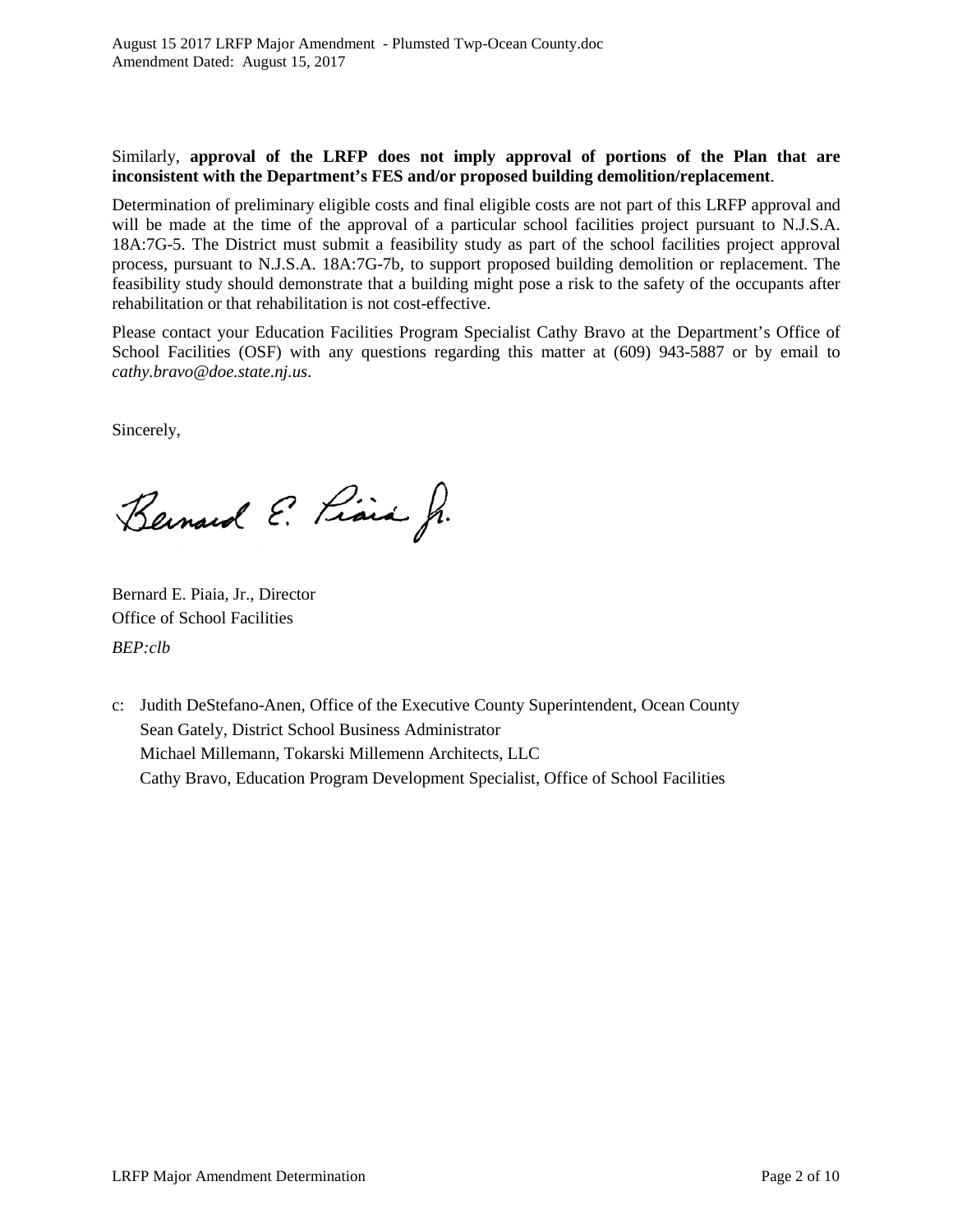## **Plumsted Township School District**

## **Summary of the Long-Range Facilities Plan, as Amended Herein**

The Department of Education (Department) has completed its review of the Long-Range Facilities Plan (LRFP or Plan) amendment submitted by the Plumsted Township School District (District) pursuant to the Educational Facilities Construction and Financing Act, P.L. 2000, c. 72 (N.J.S.A. 18A: 7G-1 *et seq.*), as amended by P.L. 2007, c. 137 (Act), N.J.A.C. 6A:26-1 et seq. (Educational Facilities Code), and the Facilities Efficiency Standards (FES).

This is the Department's summary and understanding of the District's reported LRFP, as amended to date. The summary is based on the standards set forth in the Act, the Educational Facilities Code, the FES, District-entered data in the Department's LRFP website, and District-supplied supporting documentation. The named reports in *italic text* below reference standard LRFP reports available on the Department's LRFP website.

**The District and its agents are obligated to report LRFP information to the Department accurately and to the best of their ability. Inaccurate information may lead to incorrect District planning or Department determinations of adequacy or future eligibility and be punishable by law.** 

**Review this Determination with great care; contact the Department immediately if error(s) found.**

#### **1. Inventory Overview**

The District provides services for students in grades K-12. The predominant existing school grade configuration is K-12. The predominant proposed school grade configuration is K-12. The District is classified as a Regular Operating District (ROD) for funding purposes.

The District identified existing and proposed schools, sites, buildings, playgrounds, playfields, and parking lots in its LRFP. The total number of existing and proposed district-owned or leased schools, sites, and buildings are listed in Table 1. A detailed description of each asset can be found in the LRFP website report titled *"Site Asset Inventory Report."* Section 6 of this Summary lists work proposed at each school.

|                                                      | <b>Existing</b> | <b>Proposed</b> |
|------------------------------------------------------|-----------------|-----------------|
| Sites:                                               |                 |                 |
| <b>Total Number of Sites</b>                         |                 |                 |
| Number of Sites with no Buildings                    |                 |                 |
| Number of Sites with no Instructional Buildings      |                 |                 |
| <b>Schools and Buildings:</b>                        |                 |                 |
| Total Number of Schools with Enrollments*            |                 |                 |
| <b>Total Number of Instructional Buildings</b>       |                 |                 |
| Total Number of Administrative and Utility Buildings |                 |                 |
| <b>Total Number of Athletic Facilities</b>           |                 |                 |
| <b>Total Number of Parking Structures</b>            |                 |                 |
| <b>Total Number of Temporary Facilities</b>          |                 |                 |

#### **Table 1: Inventory Summary**

*\*Includes schools with three-digit Department code numbers and Report enrollments.*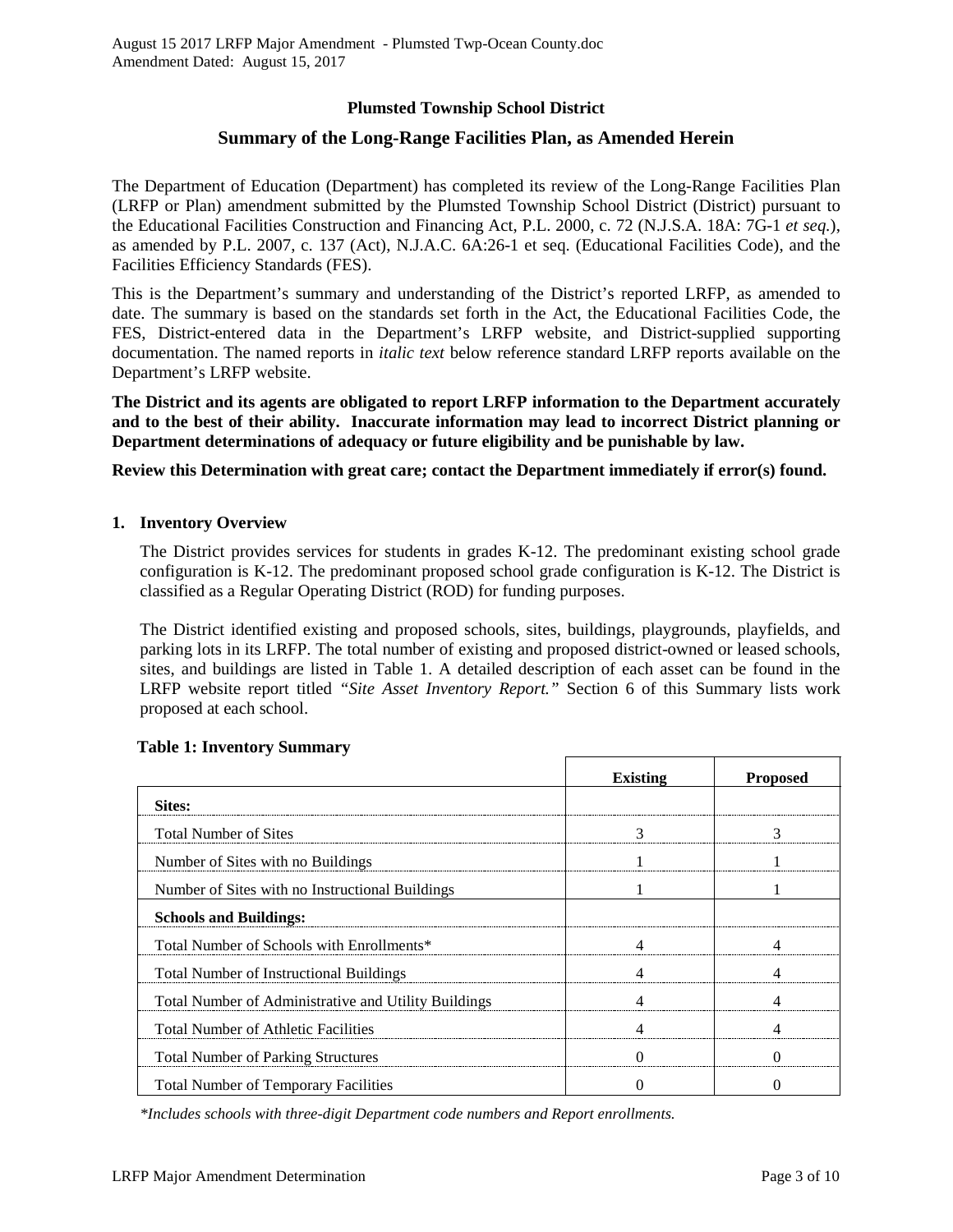**As directed by the Department, incomplete school facilities projects that have project approval from the Department are represented as "existing" in the Plan.** District schools with incomplete approved projects that include new construction or the reconfiguration of existing program space are as follows: N/A.

Major conclusions are as follows:

- The District is not proposing to reduce the existing number of District-owned or leased sites.
- The District is proposing to maintain the existing number of District-operated schools.
- The District is proposing to maintain the existing number of District-owned or leased instructional buildings.
- The District is not proposing to reduce the existing number of District-owned or leased noninstructional buildings.

**FINDINGS:** The Department has determined that the proposed inventory is adequate for approval of the District's LRFP amendment. However, the LRFP determination does not imply approval of an individual school facilities project listed within the LRFP. The District must submit individual project applications for project approval. If building demolition or replacement is proposed, the District must submit a feasibility study, pursuant to N.J.S.A. 18A:7G-7b, as part of the application for the specific school facilities project.

### **2. K-12 Enrollments**

The District determined the number of students, or "proposed enrollments," to be accommodated in the LRFP on a district-wide basis and in each school. The District's existing and proposed enrollments for grades K-12 and the cohort-survival projection provided by the Department on the LRFP website are listed in Table 2. Detailed information can be found in the LRFP website report titled "*Enrollment Projection Detail."* Existing and proposed school enrollments and grade alignments can be found in the report titled *"Enrollment and School Grade Alignment."* An analysis of preschool enrollments is provided in Section 3.

### **Table 2: K-12 Enrollment Comparison**

|                             | <b>Actual Enrollments</b><br>2016-2017 | <b>District Proposed</b><br><b>Enrollments</b><br>2020-2021 | <b>Department's LRFP</b><br><b>Website Projection</b> |
|-----------------------------|----------------------------------------|-------------------------------------------------------------|-------------------------------------------------------|
| Grades K-5, including SCSE  | 519                                    |                                                             | N/A                                                   |
| Grades 6-8, including SCSE  | 319                                    |                                                             | N/A                                                   |
| Grades 9-12, including SCSE |                                        | 350                                                         | N/A                                                   |
| <b>District K-12 Totals</b> | -315                                   |                                                             | N/A                                                   |

*"SCSE" = Self-Contained Special Education*

Major conclusions are as follows:

- Supporting documentation was submitted to the Department as required to justify the proposed enrollments.
- The District is planning for declining enrollments.

**FINDINGS:** The Department has determined that the District's proposed enrollments are supportable for approval of the District's LRFP amendment. The Department will require a current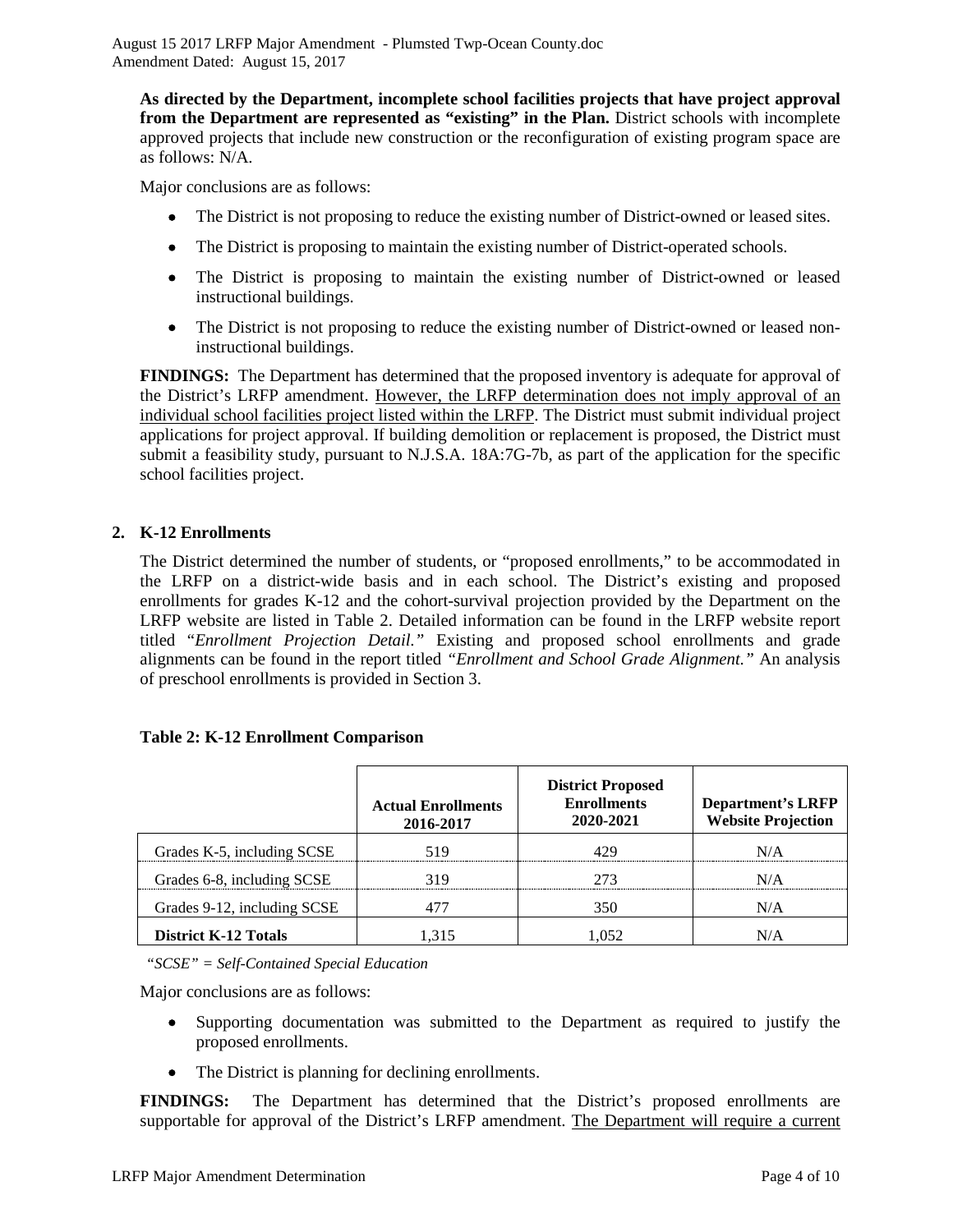enrollment projection at the time an application for a school facilities project is submitted incorporating the District's most recent Enrollment Report in order to verify that the LRFP's planned capacity is appropriate for the updated enrollments.

## **3. Preschool Enrollments**

The District identified the preschool universe for five-year planning purposes. Preschool enrollments include three year olds, if applicable, four year olds, and special education students.

Table 3 summarizes existing and proposed preschool enrollments in District and private provider facilities. Proposed private provider use is based on projections provided by the Department's Division of Early Childhood Education.

### **Table 3: Preschool Enrollments**

|                            | <b>Total Preschool</b> | <b>District</b> | <b>Private Provider</b> |
|----------------------------|------------------------|-----------------|-------------------------|
| Actual for Years 2016-2017 |                        |                 |                         |
| <b>District Proposed</b>   | 60                     | 60              |                         |

Major conclusions are as follows:

- The District provides a half-day and full-day Preschool Education program for PK and PKSE students. The district also provides full-day Kindergarten.
- The District does not utilize private providers to accommodate preschool students.

**FINDINGS:** The Department has determined that the District-proposed preschool enrollments are adequate for approval of the District's LRFP amendment. The Department will require a current enrollment projection at the time an application for a school facilities project is submitted incorporating the District's most recent Enrollment Report and an update on community provider and Head Start enrollments in order to verify that the LRFP's planned capacity continues to meet District enrollments.

# **4. FES and District Practices Capacity**

The proposed room inventories for each school were analyzed to determine whether the LRFP provides adequate capacity for the proposed enrollments. Two capacity calculation methods, called *"FES Capacity"* and *"District Practices Capacity,"* were used to assess existing and proposed school capacity in accordance with the FES and District program delivery practices. A third capacity calculation, called *"Functional Capacity,"* determines Unhoused Students and potential State support for school facilities projects. Functional Capacity is analyzed in Section 5 of this Summary.

• *FES Capacity* only assigns capacity to pre-kindergarten *(if district-owned or operated),* kindergarten, general, and self-contained special education classrooms. No other room types are considered to be capacity-generating**.** Class size is based on the FES and is prorated for classrooms that are sized smaller than FES classrooms. FES Capacity is most accurate for elementary schools, or schools with non-departmentalized programs, in which instruction is "homeroom" based. This capacity calculation may also be accurate for middle schools depending upon the program structure. However, this method usually significantly understates available high school capacity since specialized spaces that are typically provided in lieu of general classrooms are not included in the FES capacity calculations.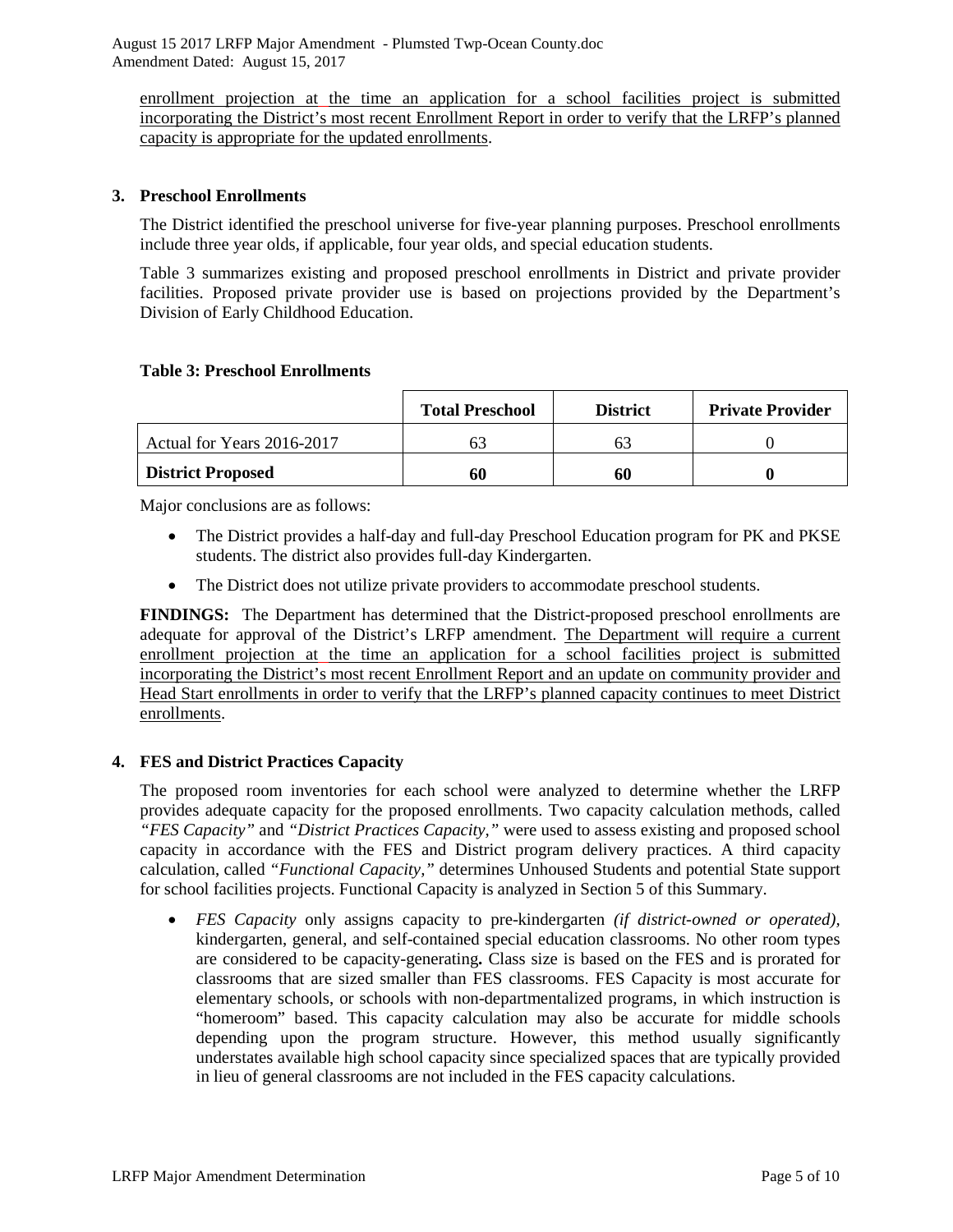• *District Practices Capacity* allows the District to include specialized room types in the capacity calculations and adjust class size to reflect actual practices. This calculation is used to review capacity and enrollment coordination in middle and high schools.

A capacity utilization factor in accordance with the FES is included in both capacity calculations. A 90% capacity utilization rate is applied to classrooms serving grades K-8. An 85% capacity utilization rate is applied to classrooms serving grades 9-12. No capacity utilization factor is applied to preschool classrooms.

Table 4 provides a summary of proposed enrollments and District-wide capacities. Detailed information can be found in the LRFP website report titled "*FES and District Practices Capacity."*

|                                          | <b>Total FES Capacity</b> | <b>Total District Practices Capacity</b> |
|------------------------------------------|---------------------------|------------------------------------------|
| (A) Proposed Enrollments                 | 1.112                     | 1.112                                    |
| (B) Existing Capacity                    | 1.296.08                  | 1.594.40                                 |
| *Existing Capacity Status (B)-(A)        | 184.08                    | 482.40                                   |
| (C) Proposed Capacity                    | 1.296.08                  | 1.607.15                                 |
| <i>*Proposed Capacity Status (C)-(A)</i> | 184.08                    | 495 15                                   |

**Table 4: FES and District Practices Capacity Summary**

*\* Positive numbers signify surplus capacity; negative numbers signify inadequate capacity. Negative values for District Practices capacity are acceptable if proposed enrollments do not exceed 100% capacity utilization.*

Major conclusions are as follows:

- The District has adequately coordinated proposed school capacities and enrollments in the LRFP for grade groups with proposed new construction.
- Adequate justification has been provided by the District if capacity for a school with proposed work in the LRFP deviates from the proposed enrollments by more than 5%. Department comment: Reduced enrollments caused surplus capacity to exceed enrollments by more than 5%.

**FINDINGS:** The Department has determined that proposed District capacity, in accordance with the proposed enrollments, is adequate for approval of the District's LRFP amendment. The Department will require a current enrollment projection at the time an application for a school facilities project is submitted, incorporating the District's most recent Enrollment Report, in order to verify that the LRFP's planned capacity meets the District's updated enrollments.

# **5. Functional Capacity and Unhoused Students Prior to Proposed Work**

*Functional Capacity* was calculated and compared to proposed enrollments to provide a preliminary estimate of Unhoused Students and new construction funding eligibility. Functional Capacity is the adjusted gross square feet of a school building *(total gross square feet minus excluded space)* divided by the minimum area allowance per Full-time Equivalent student for the grade level contained therein. Unhoused Students is the number of students projected to be enrolled in the District that exceeds the Functional Capacity of the District's schools pursuant to N.J.A.C. 6A:26-2.2(c).

*"Excluded Square Feet"* in the LRFP Functional Capacity calculation includes (1) square footage exceeding the FES for any pre-kindergarten, kindergarten, general education, or self-contained special education classroom; (2) grossing factor square footage *(corridors, stairs, mechanical rooms, etc.)* that exceeds the FES allowance, and (3) square feet proposed to be demolished or discontinued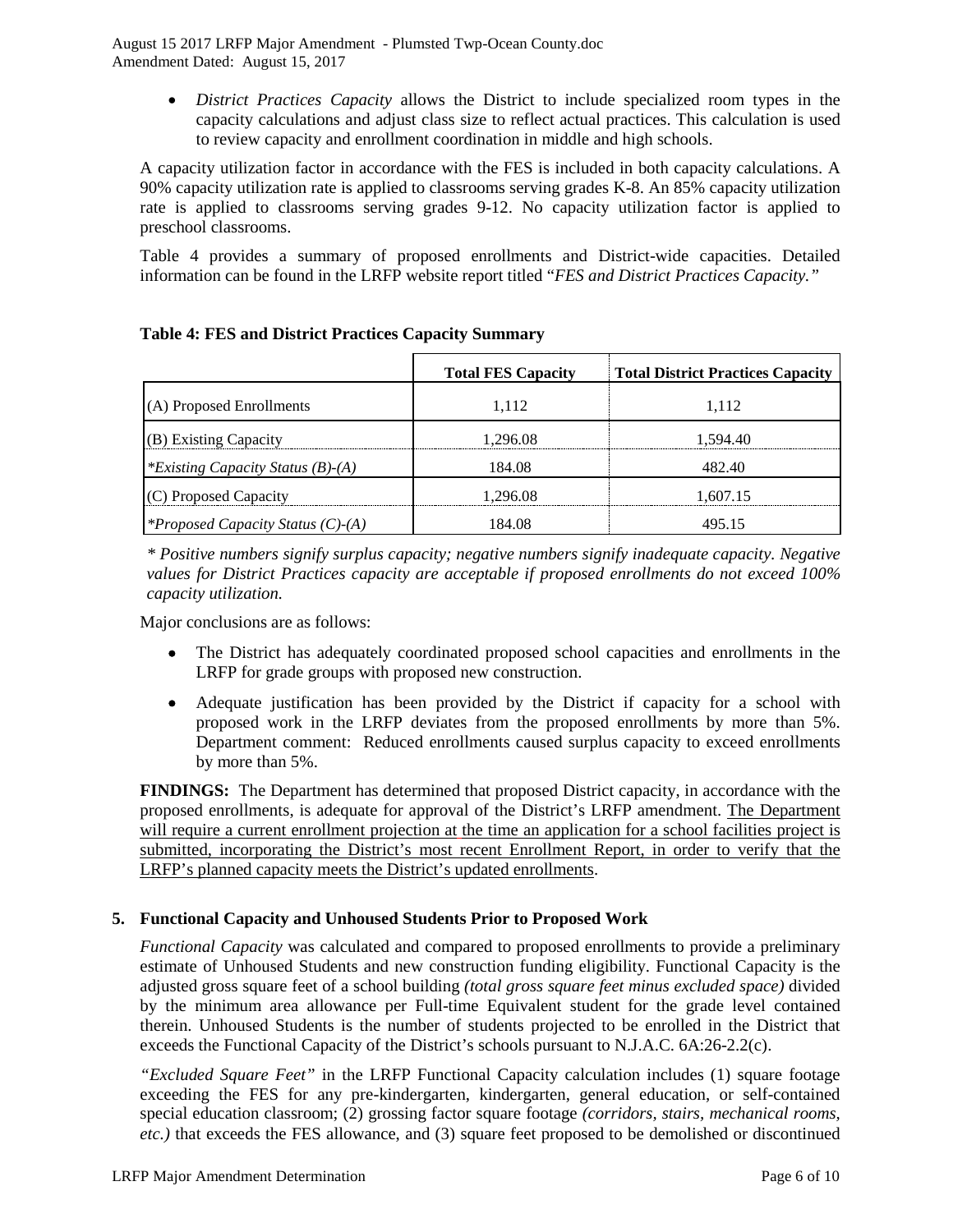from use. Excluded square feet may be revised during the review process for individual school facilities projects.

Table 5 provides a preliminary assessment of Functional Capacity, Unhoused Students, and Estimated Maximum Approved Area for the various grade groups in accordance with the FES. Detailed information concerning the calculation and preliminary excluded square feet can be found in the LRFP website reports titled *"Functional Capacity and Unhoused Students*" and *"Functional Capacity Excluded Square Feet."*

|                        | А                      | B                                                      | $C = A-B$            | D                                   | $E = C x D$                                                               |
|------------------------|------------------------|--------------------------------------------------------|----------------------|-------------------------------------|---------------------------------------------------------------------------|
|                        | Proposed<br>Enrollment | Estimated<br>Existing<br><b>Functional</b><br>Capacity | Unhoused<br>Students | Area<br>Allowance<br>(gsf/students) | <b>Estimated Maximum</b><br>Approved Area for<br><b>Unhoused Students</b> |
| Elementary $(K-5)^*$   | 429                    | 870.37                                                 |                      | 125.00                              |                                                                           |
| Middle $(6-8)$         | 273                    | 487.55                                                 |                      | 134.00                              |                                                                           |
| $High (9-12)$          | 350                    | 542.40                                                 |                      | 151.00                              |                                                                           |
| <b>District Totals</b> | 1,052                  | 1.900.33                                               |                      |                                     |                                                                           |

**Table 5: Functional Capacity and Unhoused Students Prior to Proposed Work**

*\*Pre-kindergarten students are not included in the calculations*

Major conclusions are as follows:

- The calculations for "Estimated Existing Functional Capacity" do not include school facilities projects that have been approved by the Department but were not under construction or complete at the time of the submission of the LRFP amendment.
- The District, based on the preliminary LRFP assessment, has Unhoused Students for the following FES grade groups: N/A.
- The District, based on the preliminary LRFP assessment, does not have Unhoused Students for the following FES grade groups: K-5, 6-8, 9-12.
- The District is not proposing to demolish or discontinue the use of existing District-owned instructional space. The Functional Capacity calculation excludes square feet proposed to be demolished or discontinued for the following FES grade groups: N/A.

**FINDINGS:** Functional Capacity and Unhoused Students calculated in the LRFP are preliminary estimates. Justification for square footage in excess of the FES and the determination of additional excluded square feet, Preliminary Eligible Costs (PEC), and Final Eligible Costs (FEC) will be included in the review process for specific school facilities projects. A feasibility study undertaken by the District is required if building demolition or replacement is proposed per N.J.A.C. 6A:26-  $2.3(b)(10)$ .

# **6. Proposed Work**

The District was instructed to review the condition of its facilities and sites and to propose corrective *"system"* and *"inventory"* actions in its LRFP. *"System"* actions upgrade existing conditions without changing spatial configuration or size. Examples of system actions include new windows, finishes, and mechanical systems. *"Inventory"* actions address space problems by removing, adding, or altering sites, schools, buildings and rooms. Examples of inventory actions include building additions, the reconfiguration of existing walls, or changing room use.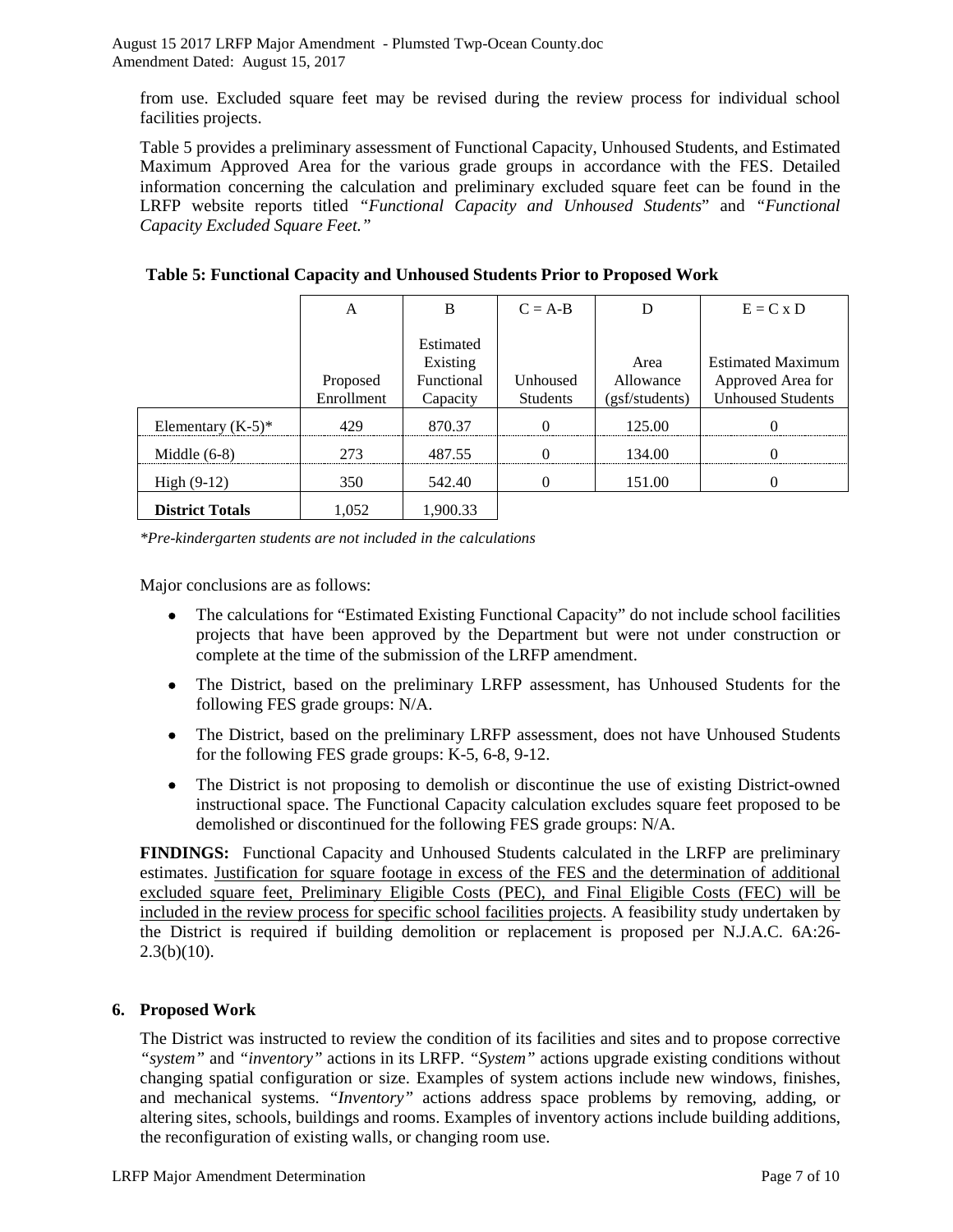Table 6 summarizes the type of work proposed in the District's LRFP for instructional buildings. Detailed information can be found in the LRFP website reports titled *"Site Asset Inventory," "LRFP Systems Actions Summary," and "LRFP Inventory Actions Summary."* 

| <b>Type of Work</b>                                            | <b>Work Included in LRFP</b> |
|----------------------------------------------------------------|------------------------------|
| <b>System Upgrades</b>                                         |                              |
| <b>Inventory Changes</b>                                       |                              |
| Room Reassignment or Reconfiguration                           | Yes                          |
| <b>Building Addition</b>                                       | Yes                          |
| New Building                                                   |                              |
| Partial or Whole Building Demolition or Discontinuation of Use |                              |
| New Site                                                       |                              |

### **Table 6: Proposed Work for Instructional Building**

Major conclusions are as follows:

- The District has not proposed system upgrades in one or more instructional buildings.
- The District has proposed inventory changes, which include new construction, in one or more instructional buildings.
- The District has not proposed new construction in lieu of rehabilitation in one or more instructional buildings.

Please note that costs represented in the LRFP are for capital planning purposes only. Estimated costs are not intended to represent preliminary eligible costs or final eligible costs of approved school facilities projects.

The Act (N.J.S.A. 18A:7G-7b) provides that all school facilities shall be deemed suitable for rehabilitation unless a pre-construction evaluation undertaken by the District demonstrates to the satisfaction of the Commissioner that the structure might pose a risk to the safety of the occupants even after rehabilitation or that rehabilitation is not cost-effective. Pursuant to N.J.A.C. 6A:26- 2.3(b)(10), the Commissioner may identify school facilities for which new construction is proposed in lieu of rehabilitation for which it appears from the information presented that new construction is justified, provided, however, that for such school facilities so identified, the District must submit a feasibility study as part of the application for the specific school facilities project. The cost of each proposed building replacement is compared to the cost of additions or rehabilitation required to eliminate health and safety deficiencies and to achieve the District's programmatic model.

Facilities used for non-instructional or non-educational purposes are ineligible for State support under the Act. However, projects for such facilities shall be reviewed by the Department to determine whether they are consistent with the District's LRFP and whether the facility, if it is to house students (full or part time) conforms to educational adequacy requirements. These projects shall conform to all applicable statutes and regulations.

**FINDINGS: T**he Department has determined that the proposed work is adequate for approval of the District's LRFP amendment. However, Department approval of proposed work in the LRFP does not imply that the District may proceed with a school facilities project. The District must submit individual project applications with cost estimates for Department project approval. Both school facilities project approval and other capital project review require consistency with the District's approved LRFP.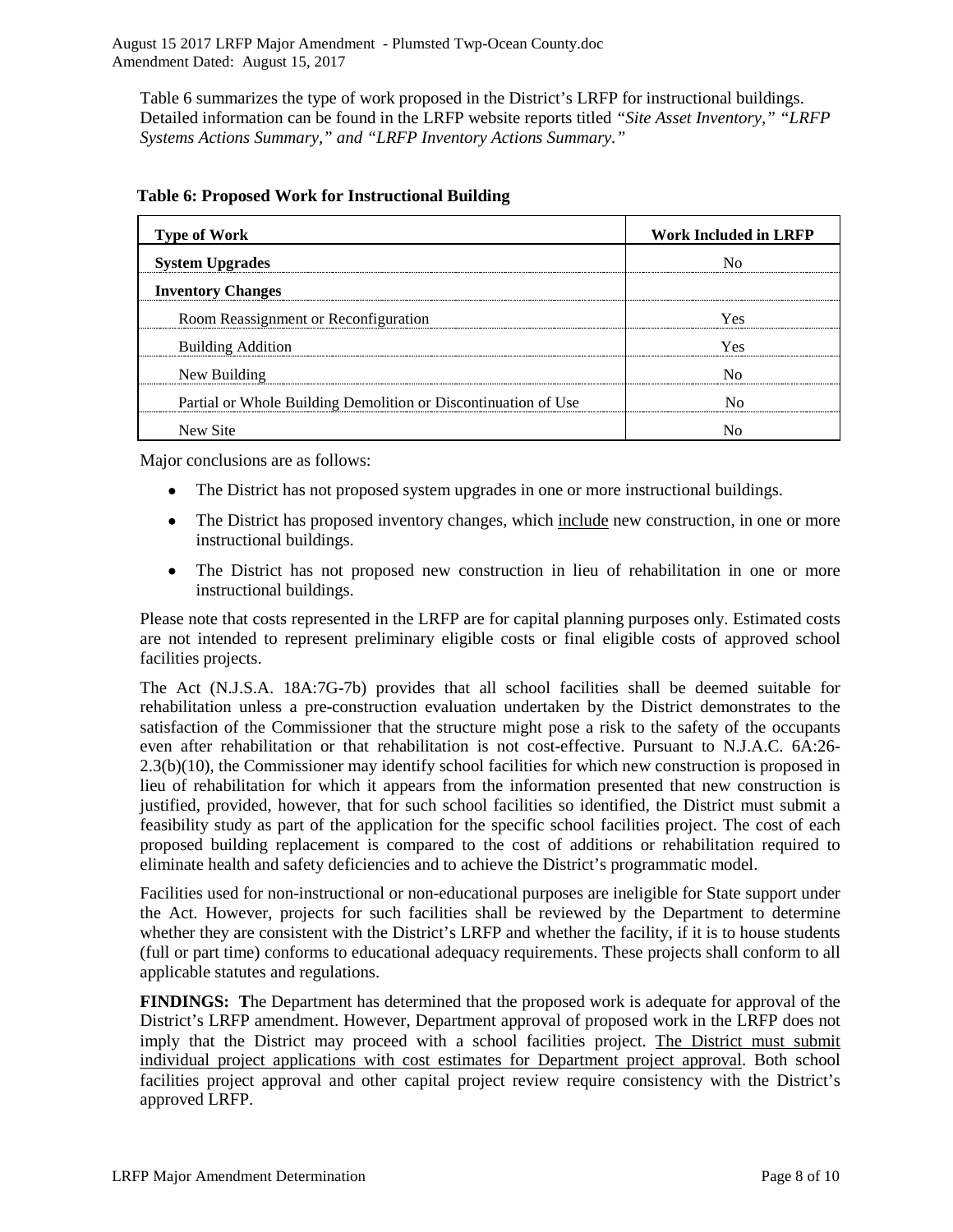#### **7. Functional Capacity and Unhoused Students After Completion of Proposed Work**

The *Functional Capacity* of the District's schools *after* completion of the scope of work proposed in the LRFP was calculated to highlight any remaining Unhoused Students. Table 7 provides a preliminary assessment. Detailed information concerning the calculation can be found in the website report titled *"Functional Capacity and Unhoused Students.*"

|                        | Estimated<br>Maximum<br>Approved Area<br>for Unhoused<br><b>Students</b> | Total New<br><b>GSF</b> | Proposed<br>Functional<br>Capacity after<br>Construction | <b>Unhoused</b><br>Students after<br>Construction | Estimated<br>Maximum Area<br>for Unhoused<br><b>Students</b><br>Remaining |
|------------------------|--------------------------------------------------------------------------|-------------------------|----------------------------------------------------------|---------------------------------------------------|---------------------------------------------------------------------------|
| Elementary $(K-5)^*$   |                                                                          | 6.078                   | 918.99                                                   |                                                   |                                                                           |
| Middle $(6-8)$         |                                                                          |                         | 487.55                                                   |                                                   |                                                                           |
| High $(9-12)$          |                                                                          |                         | 542.40                                                   |                                                   |                                                                           |
| <b>District Totals</b> |                                                                          | 6.078                   | 1,948.95                                                 |                                                   |                                                                           |

#### **Table 7: Functional Capacity and Unhoused Students After Completion of Proposed Work**

*\*Pre-kindergarten students are not included in the calculations.*

Major conclusions are as follows:

- New construction is proposed for the following grade groups: K-5.
- Proposed new construction exceeds the estimated maximum area allowance for Unhoused Students prior to the completion of the proposed work for the following grade groups: K-5.
- The District, based on the preliminary LRFP assessment, will not have Unhoused Students after completion of the proposed LRFP work for the following grade groups: K-5, 6-8, 9-12.

**FINDINGS:** The Functional Capacity and Unhoused Students calculated in the LRFP are preliminary estimates. Justification for square footage in excess of the FES and the determination of additional excluded square feet, Preliminary Eligible Costs (PEC), and Final Eligible Costs (FEC) must be included in the review process for specific school facilities projects.

### **8. Proposed Room Inventories and the Facilities Efficiency Standards**

The District's proposed room inventories for instructional buildings, or programmatic models, were evaluated to assess general educational adequacy and compliance with the FES area allowance pursuant to N.J.A.C. 6A:26-2.2 and 2.3.

Major conclusions are as follows:

- The District is not proposing school(s) that will provide less square feet per student than the FES allowance.
- The District is proposing school(s) that exceed the FES square foot per student allowance.

**FINDINGS:** The Department has reviewed the District's proposed room inventories and has determined that each is educationally adequate. If schools are proposed to provide less square feet per student than the FES, the District has provided a written justification indicating that the educational adequacy of the facility will not be adversely affected and has been granted an FES waiver by the Department. This determination does not include an assessment of eligible square feet for State support. State support eligibility will be determined at the time an application for a specific school facilities project is submitted to the Department. The Department will also confirm that a proposed